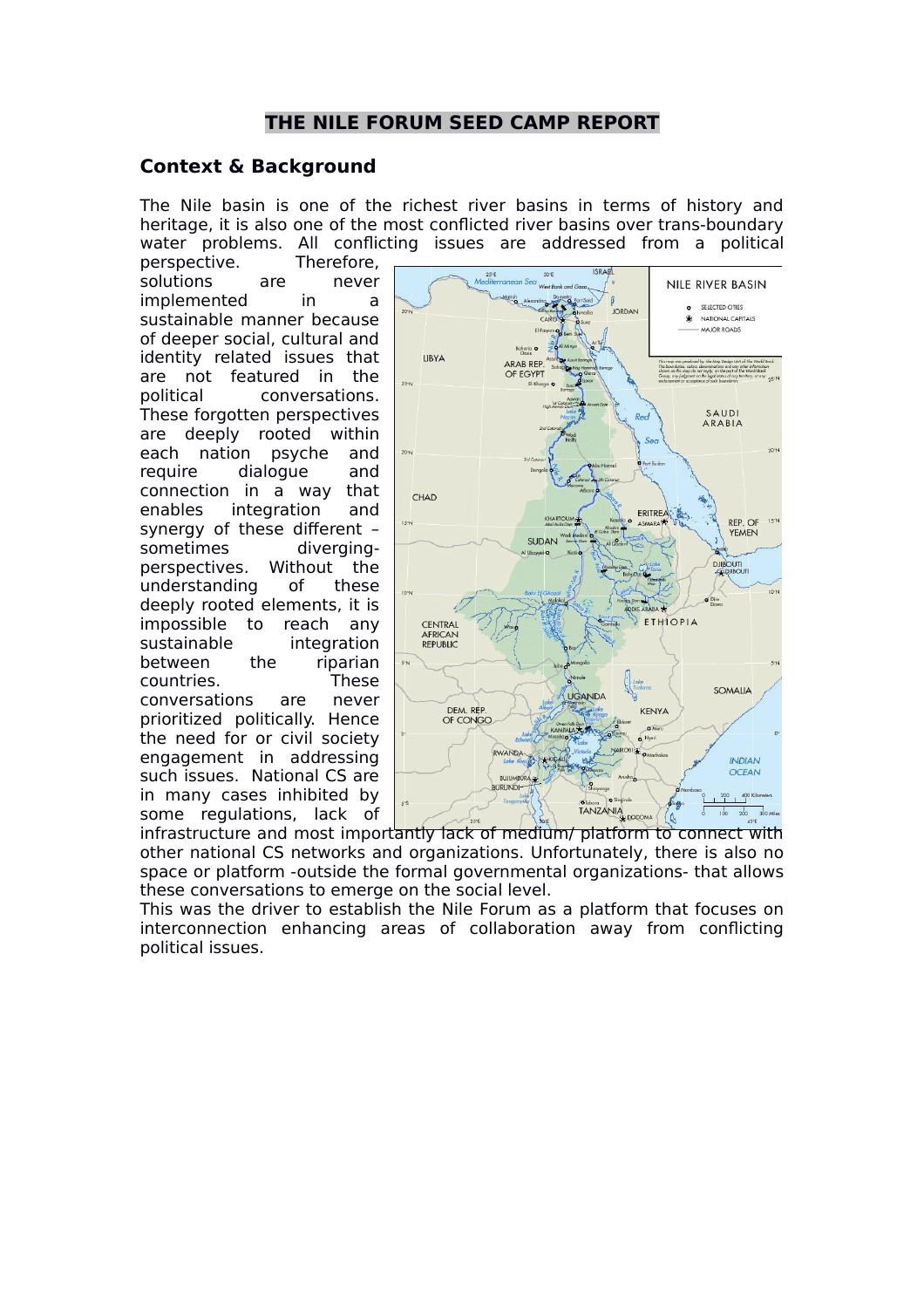# **The Seed for the Nile Forum**

The main intention of the seed camp is to set the foundation for the Nile Forum. This is where 30 participants met, representing NGOs, networks, academia, research institutions, grass root workers, activists and other Civil Society Organizations interested in trans-boundary collaboration in the region.

The Seed Camp took place in Aswan Egypt from the  $20<sup>th</sup>$  to the  $26<sup>th</sup>$  of March 2016.

### **The invitation and participants selection**

In order to establish a platform of trans-boundary nature for societal multipliers in the region, a calling for the idea was made in form of invitation on this website<http://www.nileforum.org/>

The invitation was communicated to two target groups:

- Organizations and individuals known to the organizers interested in the call.
- Organizations and spaces who could potentially be interested in the call.

Each interested person wrote an application form (Annex 1) that was the basis of assessing their participation.

The following criteria were identified for the selection of 'multipliers' who can contribute actively in the establishment of the Nile Forum:

- Ability to relate to diverse individuals and effectively interact in a multi-cultural setting.

- Effective outreach and network in the civil society and grass root communities in own country or more countries in the Nile basin.

- Track record of work and impact in civil society, academia or in any other sector.

- Deep understanding of their own societies needs and issues.

- Good access to online communication facilities.

- Ability to transfer knowledge beyond the group of participants in the Seed Camp.

- Willingness to be connected and contribute to the Nile Forum actively after the Seed Camp.

- Knowledge of several languages spoke in the basin is an asset.

- Knowledge and experience of trans-boundary issues in the Nile Basin is an asset.

The selection took in consideration to a team with diverse backgrounds, gender balanced and representative of most countries in the Nile Basin.

The selection process was conducted by reviewing the 68 applications received. Each application had its answers assessed against the above criteria for each individual applicant. This was done by the organizers and the facilitators. At the end a holistic look to the group was done to see the diversity and representation within the group. The result of the process was the following list of participants. Annex 2 has the bios of all participants.

The below list did not include the representation from partners; the Swiss Development Cooperation and the Ministry of Foreign Affairs in Egypt. Passent Moussa and Tarek Kotb represented the two entities respectively in the Seed camp.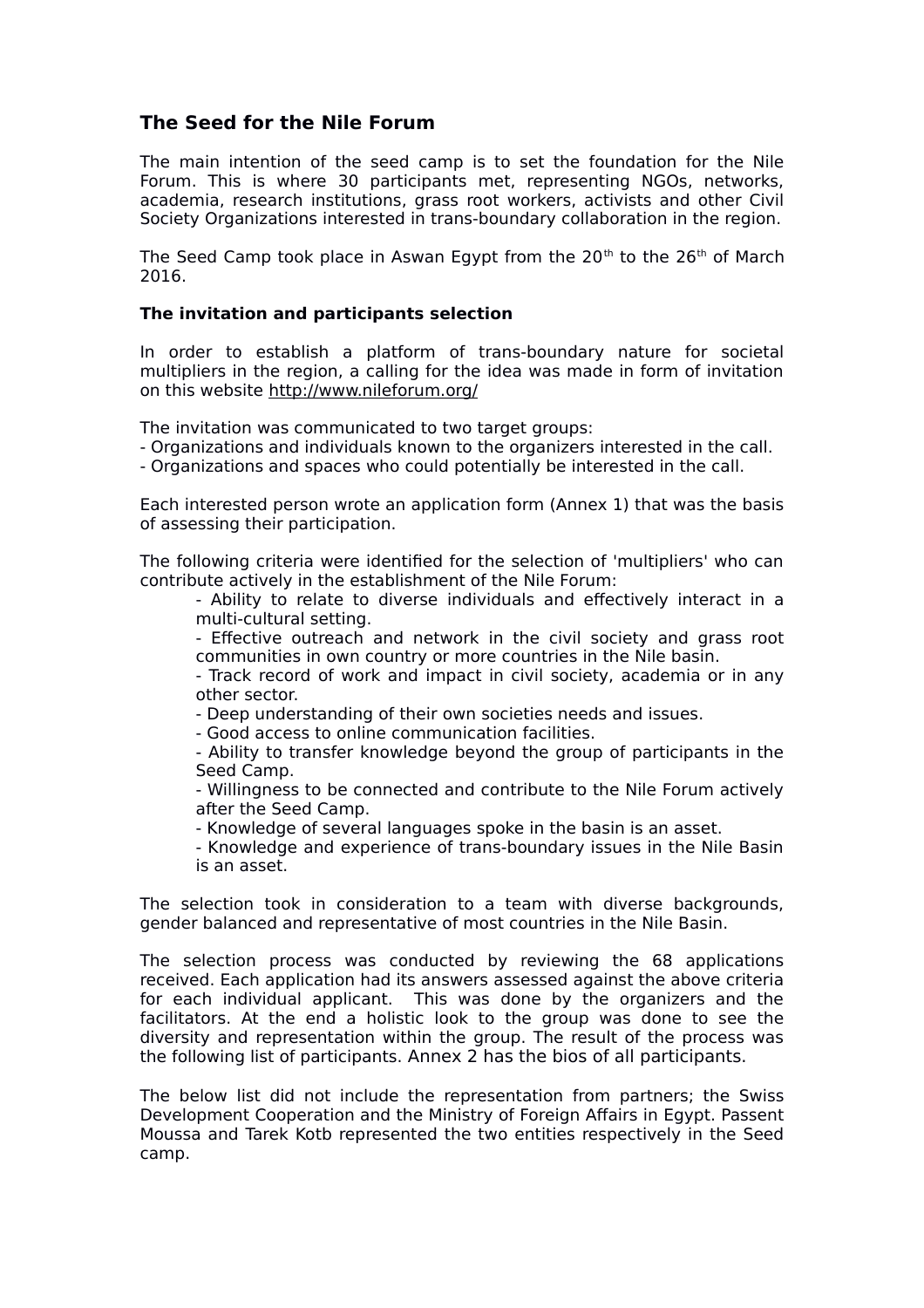| Country     | Participant            | Brief                                                               |
|-------------|------------------------|---------------------------------------------------------------------|
| Congo DR    | Andre Zigabe           | Permaculturalist from Eastern Congo Kivu region                     |
| Egypt       | Lama El Hatow          | Phd cand. Climate Chang impact on water resources                   |
| Egypt       | Mai Shalaby            | Permaculturalist                                                    |
| Egypt       | Abeer Rabie            | Phd cand. African studies - teaches in Cairo university             |
| Egypt       | Ahmed Younes           | Phd cand. Renewable Energy, Master thesis - GERD<br>regional impact |
| Egypt       | Eman Sayed El Ahl      | Master in international security in Addis Ababa Univ.               |
| Egypt       | Mirette Bahgat         | Award winner story teller                                           |
| Egypt       | Mina Girgis            | Co-founder and CEO of the Nile Project                              |
| Egypt       | Mohamed El Mongy       | Co-founder of Misriyati for conflict resolution                     |
| Egypt       | Mo'men Zaki            | Co-founder of Misriyati for conflict resolution                     |
| Egypt       | Nermine Mounir         | Co-founder of Misriyati for conflict resolution                     |
| Egypt       | Yousra Mounir          | Founder of Amaken traveling experiences                             |
| Egypt       | Doaa Mohamed           | Local from Heisa island                                             |
| Egypt       | Abouda El Betity       | Founder of Fekra cultural center Aswan                              |
| Ethiopia    | Abraham Wate           | Ethiopian MoFA, Master in energy - Thesis on GERD                   |
| Ethiopia    | Filimon<br>Gebremehdin | Terra Nova Ethiopia founder & GEN-Africa member                     |
| Ethiopia    | Firehiwot Bahiru       | Phd. cand. in GERD Addis University                                 |
| Ethiopia    | Melat Kebade           | Terra Nova                                                          |
| Ethiopia    | Fasil Bogale           | Board member of GAIA education                                      |
| Ethiopia    | Nahom Haile            | Peace revolution Ethiopia & initiatives of change                   |
| Kenya       | Dennis Siroh           | Founder and manager of Permaculture Research<br>Institute Kenya     |
| Sudan       | Dalia Haj Omar         | Political and Human Rights activist. Girifna movement               |
| Sudan       | Omnia Shawkat          | Founder of Andariya online platform                                 |
| Sudan       | <b>Mohamed Altoum</b>  | Photographer and Film maker                                         |
| South Sudan | Deng Aling             | Journalist & writer                                                 |
| Uganda      | Moses Kyamakya         | Founder of RAHA for development                                     |
| Uganda      | Sarah Waiswa           | Photographer and Film maker                                         |
| Tanzania    | Ndugu Mugyabosu        | Permaculturalist & land cultivator                                  |
| The Gambia  | Geri Mitchell          | Founder and manager of Sandele Eco retreat                          |
| The Gambia  | Simon Gibba            | Founder & director of Kartong Ecovillage Network                    |
| Zimbabwe    | Silas Lusias           | Art of Hosting facilitator                                          |
| Denmark     | Lea Lybecker           | Ambassador For Dialogue, founder of DIALOGEKE                       |
| Germany     | Josephine Parkner      | Project Peace, social work Univ. of Makarere Uganda                 |
| Greece      | Maria Scordialos       | Founder of Living Wholeness Institute, AoH facilitator              |
| Hungary     | Kata Molner            | <b>Global Waters</b>                                                |
| Switzerland | Luea Ritter            | Constellation facilitator                                           |
| Switzerland | Tanja Mirabile         | Founder & Manager of Institute for Conflict Resolution<br>& Peace   |
| <b>USA</b>  | Jennifer Veilleux      | Phd, Professor in Colorado University - Nile basin<br>cooperation   |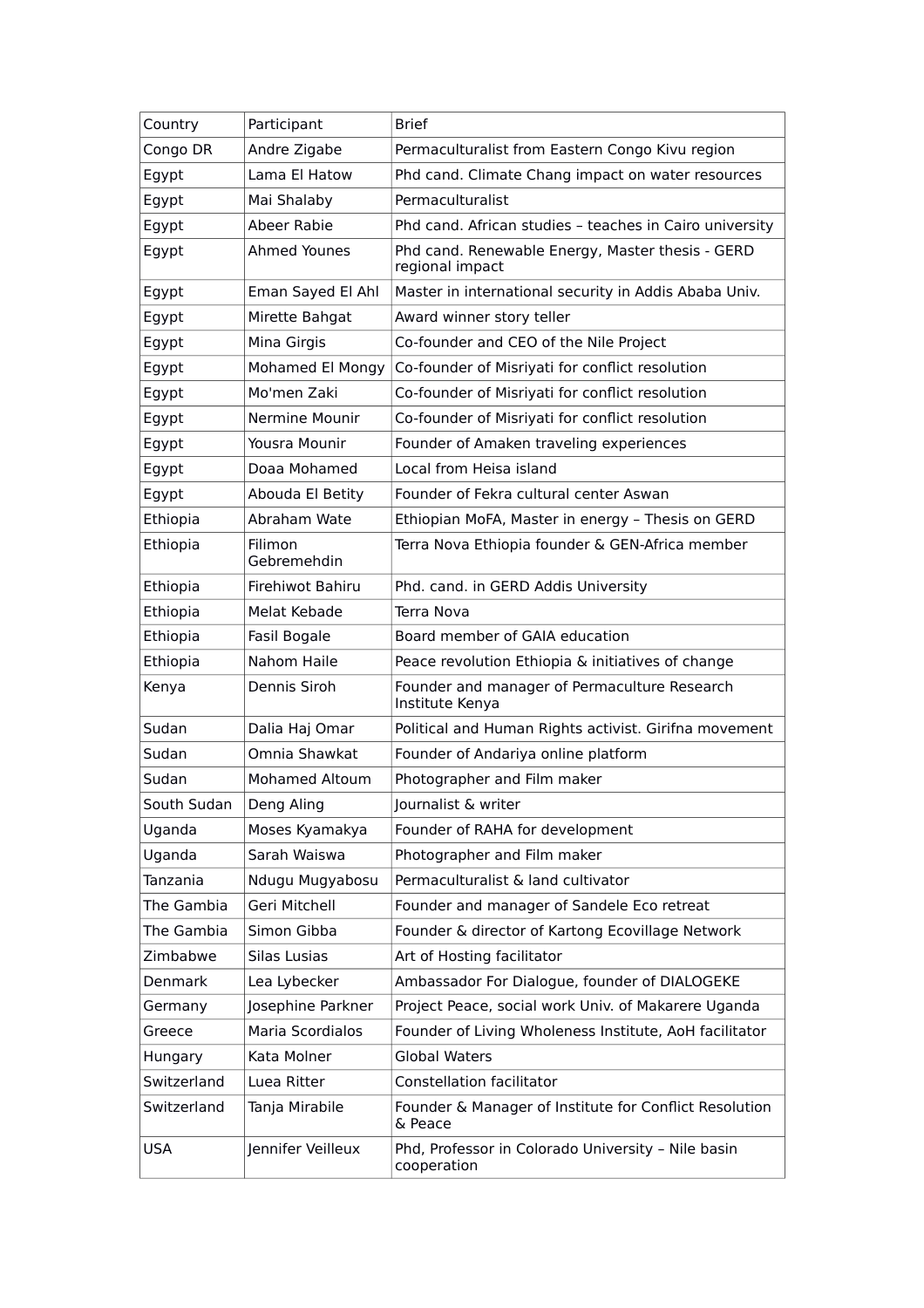### **Overall Purpose & Objectives of the Seed Camp**

There are four intentions we are holding for this gathering;

- Vision for a Nile Basin Regional Identity (Objective 1)

- Platform for Civil Society in the Region (Objective 2)

- Innovation areas we will engage in (Objective 2 & 3)

- Mandate to a Core group to take it forward (Objective 2 & 3)

**Objective 1: To identify** Fully achieved: Day 4 of the agenda was the the readiness **preparedness for regional collaboration** conclusion was that there is a need and **among** locally oriented readiness to establish such a platform. **civil society interested in Nile issues.**  and time when this question was asked openly. **for** After going through a deep reflection the **Outcome 1:** The underlying Fully achieved: Annex 3 is a record harvest of cooperation opportunities the seed camp and it includes records on and inhibitors are laid down. |inhibitors (page 16  $\&$  17) and opportunities of contributions (page 31 & 32) **Outcome** 2: are clear on their role as the seed camp and it includes the different 'multipliers' to cooperation apportunities multipliers can do to implement activities in the and address inhibitors. Participants Fully achieved: Annex 3 is a record harvest of cooperation opportunities and the roles that Forum to capture these opportunities (Page 31 to  $35 +$  Annexes) **Output 1:** A map of key|Mostly achieved: Based on the seed camp it cooperation opportunities in was clear that this is not an output but an the Nile Basin. ongoing task as what has been mapped in terms of opportunities highlighted by the group cannot be generalized to be all what is being done in the region. There are other activities and projects we do not know of and the role of the Nile Forum as a platform is to search for these opportunities and bring them to light. **Output 2:** A map inhibitors of cooperation in the Nile Basin and how to deal with them from a civil society perspective. of Fully achieved: Annex 3 page 16 & 17.

| in enhancing positive document.<br>relationship in the basin. | <b>Objective 2: To establish a</b> Fully achieved: The platform is established in<br><b>physical and virtual space</b> terms of overall framework. IT is yet to be<br><b>for interaction between</b> officially (legally) created. Check the<br>change-makers interested recommendations and next steps in this |
|---------------------------------------------------------------|-----------------------------------------------------------------------------------------------------------------------------------------------------------------------------------------------------------------------------------------------------------------------------------------------------------------|
| vision, values, mandate, document.                            | <b>Outcome 1:</b> The Nile Forum Fully achieved: Check the section of the Nile<br>$\vert$ civil society platform is Forum in this document. Also, check the<br>created with clearly defined recommendations section below in this                                                                               |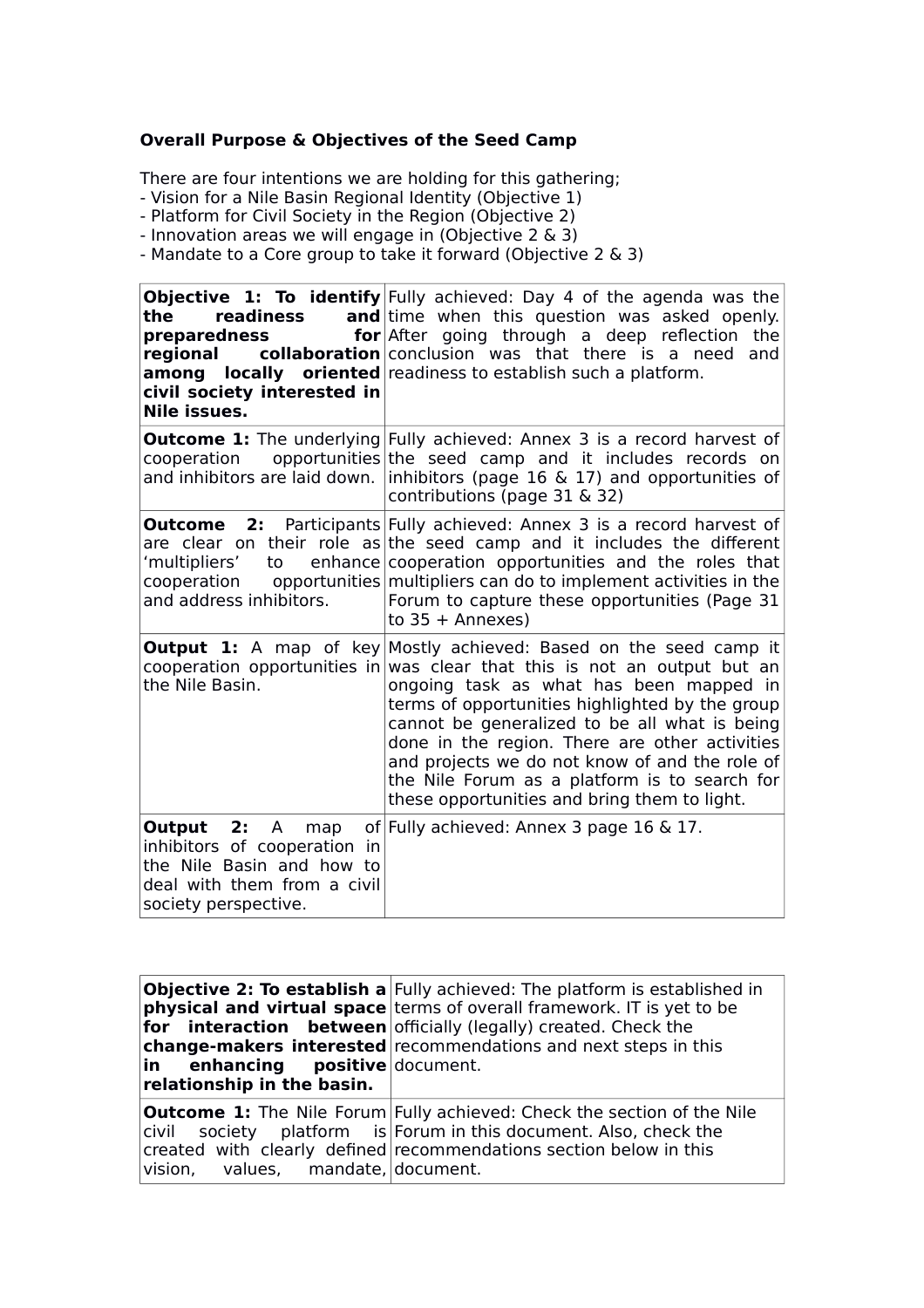| roles & responsibilities,<br>presence (Online and offline)<br>and form (NGO or loose<br>Network or any other form of<br>an entity). |                                                                                                                                                                                                                                                                                                                                                           |
|-------------------------------------------------------------------------------------------------------------------------------------|-----------------------------------------------------------------------------------------------------------------------------------------------------------------------------------------------------------------------------------------------------------------------------------------------------------------------------------------------------------|
| <b>Output 1: A founding</b><br>document of the Nile Forum<br>with its strategic intent.                                             | Mostly achieved: The founding document is<br>being completed. See recommendation<br>section.                                                                                                                                                                                                                                                              |
| <b>Output 2:</b> A clear process<br>mapped out to follow through<br>the establishment of the 'Nile'<br>Forum' platform.             | Fully achieved: A generic framework for the<br>way forward has been laid out. Check<br>recommendation document. Each pillar<br>identified key next steps (check annexes of<br>Annex 3)                                                                                                                                                                    |
| process further.                                                                                                                    | <b>Output 3:</b> A core team from Fully achieved: Currently the facilitators of the<br>different countries in the seed camp are the core team. They will<br>region mandated to take this transition to a core team in the coming 6<br>months. A number of participants indicated<br>they are interested to be in the core team,<br>check Annex 3 Page 34. |
| <b>Output 4: Documented</b><br>activities and timeline of the<br>Nile Forum planned for 2016.                                       | Partly achieved: Documented activities in<br>Annex 3 (annexes). The timeline is being<br>reviewed and finalized during the coming 6 to<br>8 months.                                                                                                                                                                                                       |

| 'collaboration<br>among<br>the basin.                                                                                                               | <b>Objective: To exchange</b> Partly achieved: Learning experiences have<br><b>learning experiences on</b> been exchanged. Collaboration models have<br><b>models'</b> been presented but there is none within the<br>regionally region except the Nile Project All<br><b>oriented</b> civil society in collaboration examples are bilateral (e.g.<br>Andariya between Sudan and South Sudan)                                                   |
|-----------------------------------------------------------------------------------------------------------------------------------------------------|-------------------------------------------------------------------------------------------------------------------------------------------------------------------------------------------------------------------------------------------------------------------------------------------------------------------------------------------------------------------------------------------------------------------------------------------------|
| from locally focused to The video documented this.<br>regional orientation.                                                                         | <b>Outcome</b> 1: Participants Fully achieved: There has been a unanimous<br>experience a mind-set shift agreement on the need for a regional focus.                                                                                                                                                                                                                                                                                            |
| models for collaboration.                                                                                                                           | <b>Outcome 2:</b> Participants are Fully achieved: Models for collaboration have<br>exposed to new conceptual been presented in the open space.                                                                                                                                                                                                                                                                                                 |
| apply those models<br>in in<br>practice to prototype<br>collaboration in<br>the basin<br>addressing the identified<br>opportunities and challenges. | <b>Outcome</b> 3: Participants Not achieved: This is yet to be traced.                                                                                                                                                                                                                                                                                                                                                                          |
| all<br>over<br>for collaboration.                                                                                                                   | <b>Output 1:</b> 30 trained civil Not achieved: Participants went through the<br>society representatives from process that used the Art of Hosting but there<br>the region $\frac{1}{n}$ in has not been enough time to train them to use<br>dialogue facilitation using the $\vert t$ . IT is extremely necessary and<br>'Art of Hosting' methodology recommended for this to be the next step as<br>per the recommendations in this document. |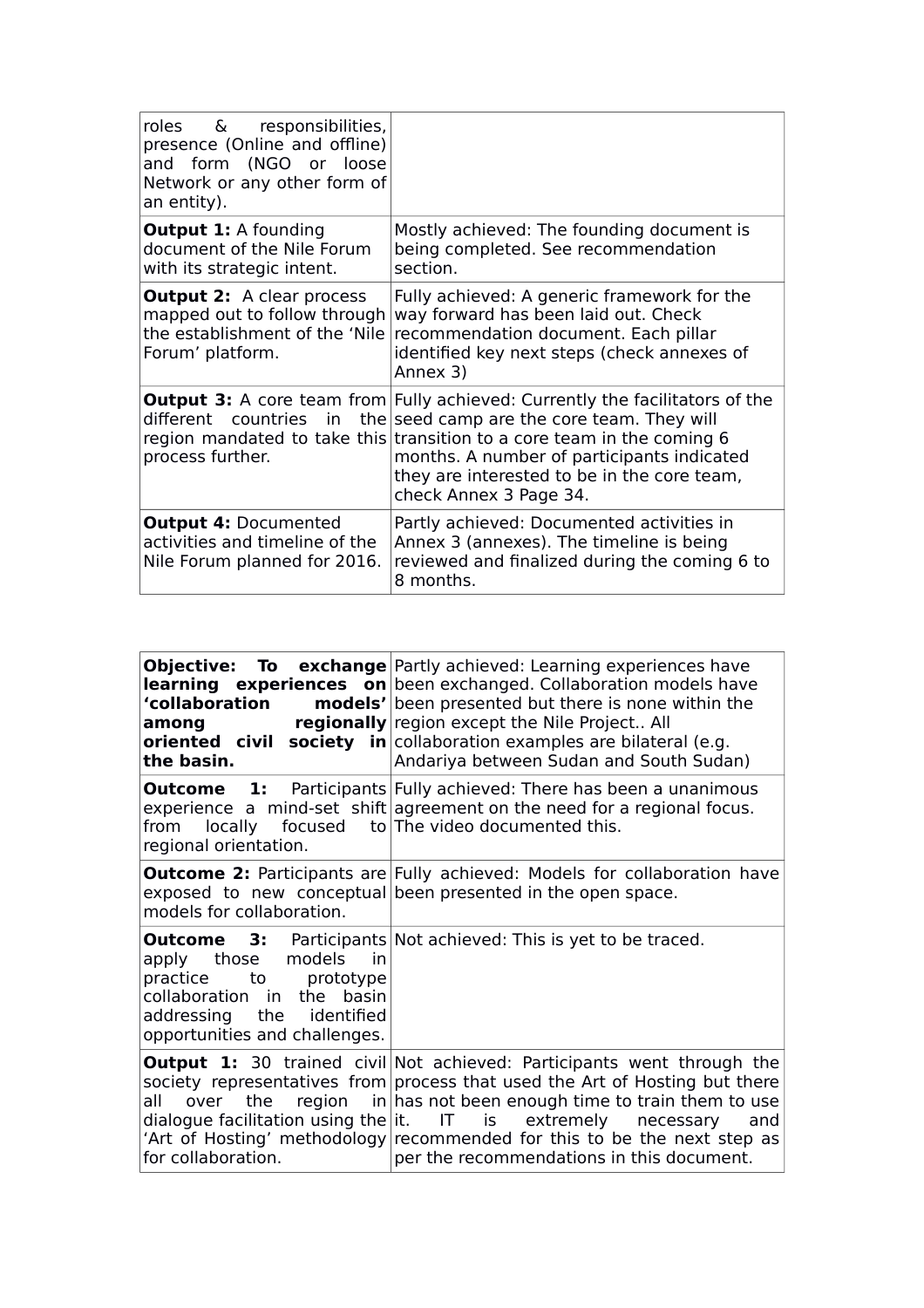| <b>Output 2:</b> At least $5 $ Not achieved: There were five areas of |  |  |  |  |  |  |
|-----------------------------------------------------------------------|--|--|--|--|--|--|
| documented prototypes of collaboration but not five models of         |  |  |  |  |  |  |
| regional collaboration among collaboration.                           |  |  |  |  |  |  |
| civil society that can be<br>modelled.                                |  |  |  |  |  |  |

### **Approach and Process of the Seed Camp**

The Art of Hosting is an approach to leadership that scales up from the personal to the systemic using personal practice, dialogue, facilitation and the co-creation of innovation to address complex challenges.

The Art of Hosting is a highly effective way of harnessing the collective wisdom and self-organizing capacity of groups of any size. Based on the assumption that people give their energy and lend their resources to what matters most to them – in work as in life – the Art of Hosting blends a suite of powerful conversational processes to invite people to step in and take charge of the challenges facing them.

Groups and organizations using the Art of Hosting as a working practice report better decision-making, more efficient and effective capacity building and greater ability to quickly respond to opportunity, challenge and change. People who experience the Art of Hosting typically say that they walk away feeling more empowered and able to help guide the meetings and conversations they are part of move towards more effective and desirable outcomes.



We call it The Art of Hosting, because it is an art to become skilful at helping ourselves and others work well together, especially in these times of increasing complexity. We talk about hosting, because what is offered here is not a typical facilitation or moderated session. It gives attention and care to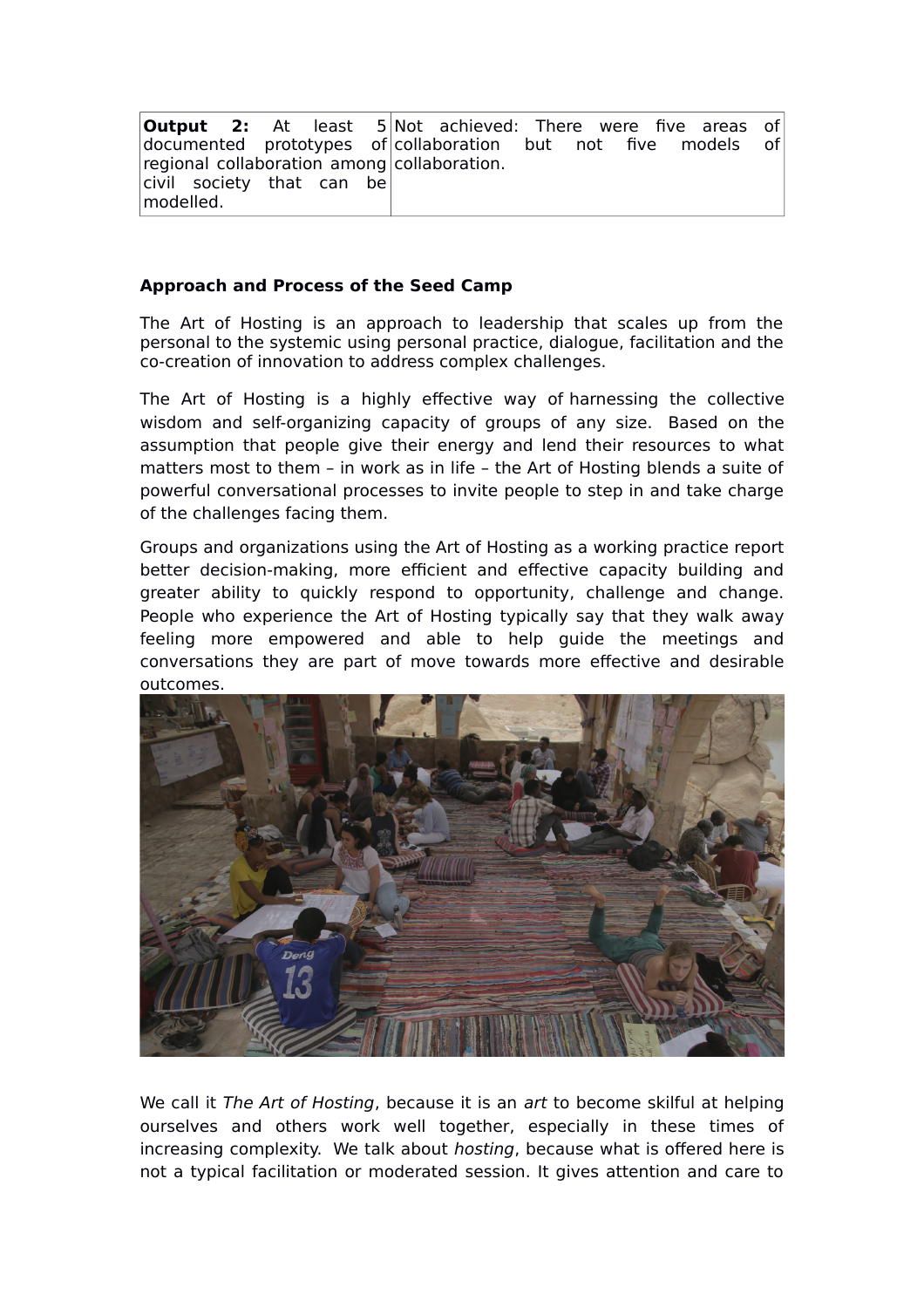all aspects of people's work together, intending to host them in being successful, just as any person welcoming guests will make sure they have everything they need to make their visit fruitful.

The Art of Hosting Conversations That Matter takes into account the whole process – all the preparations before the participants come together, what happens while they are working together, and how the results of their conversation – the 'harvest' – support next steps that are coherent for their purpose and context.

The suggested process prior to the camp was the U process indicated here http://www.nileforum.org/#!seed-camp/c10d6, the process implemented is an alteration of the U process that also starts with presencing and is tailored to work with groups intending to form a community of practice, it is call the four fold practice.



The four fold practice works on transforming a group into a community of learners / a community of practice. This was manifested in the Seed Camp as follows: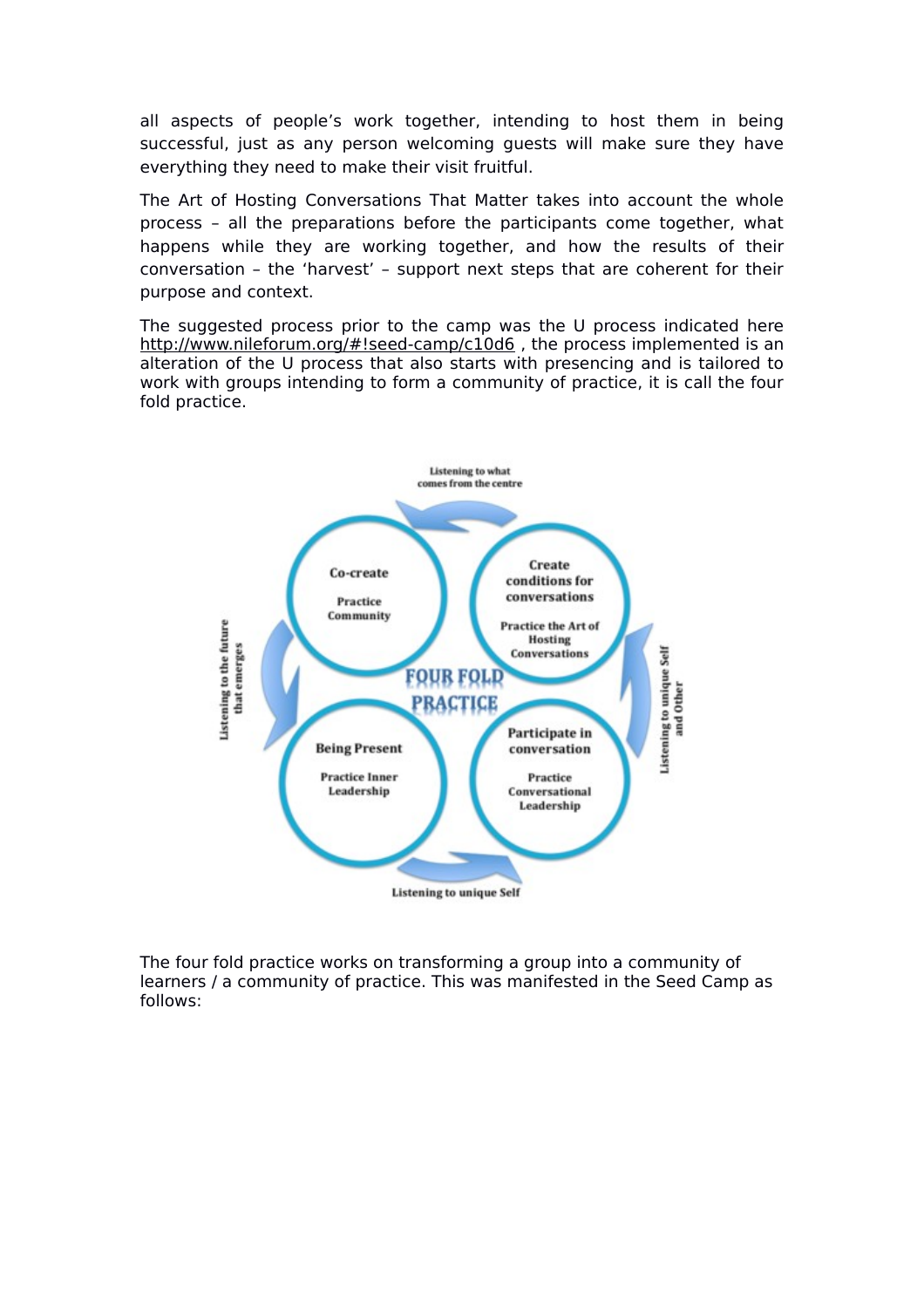

**Day 7: Closing**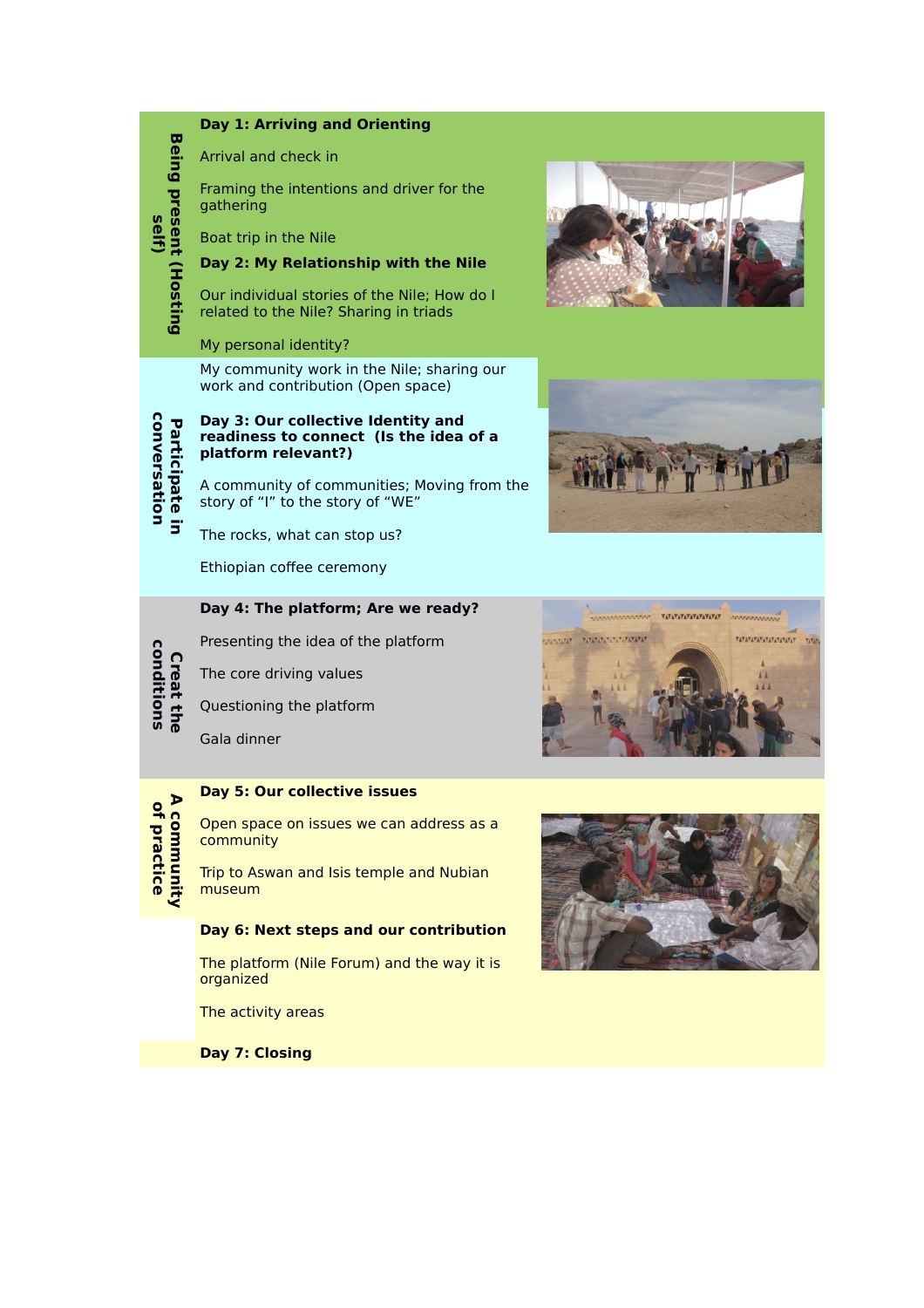# **Key Findings of the Seed Camp**

#### **The need for a platform**

There was a clear calling for connection on many levels. The multipliers who attended the forum clearly came because of the longing for a connection and a vessel that enables this connection.

For some participants there is a dire need to connect in order to pursue their own path in life/ career.

According to day 3 and 4 in the agenda, there was readiness in allowing this platform to be birthed.

#### **Lack of expertise in trans-boundary work**

Most/ if not all the civil society multipliers who came to the forum are working in their own country or maximum working in two countries. With the exception of the Nile Project there is no knowledge and capacity on how to work on a large regional scale in a region that presents a very high level of diversity (No common language or enabling infrastructure, and diverse cultures and ecological realities...to state examples) yet full interdependencies (Livelihood, challenges, economy, water etc..).

There was an evident gap in skills and capacity in trans-boundary collaboration.

#### **Diverse motivations for connection**

Participants motivation to attend was not purely to establish a civil society network. Many participants had other intentions, which contributed to the diversity in many cases and in some cases conflicted with the intention of establishing the forum.

One example of these motivations was to network with fellow researchers to facilitate publishing and producing papers. Through the process of the Seed Camp the researchers group allowed the integration of their intention and the Nile Forum. In some other cases this integration was not always feasible.

#### **Relationship to the Nile**

The people who came to the Seed Camp have diverse way of relating to the Nile. Some of these relationships are based from how their own community relate to the Nile or manifested their individual relationship and experience with the Nile. This was documented from the applications and the first two days that focused on the unity of the Nile. This is also documented in the short seed camp clip and also documented from their application.

Below is a scheme highlighting four quadrants of analogy using the Integral Ecology theory. The theory determines the relation to any subject or entity based on two axes; the Individual – Collective Access and the Interior – Exterior. The more oriented is a group/individual to quadrant 4, the more holistic is the approach in addressing the entity/subject in question.

Below are how participants saw their relationship and their communities to the Nile. In their applications with the exception of a couple of people none of the participants viewed the Nile within quadrant 4 (The systemic). The Nile Forum invites us to look at the Nile based on this quadrant to have a holistic approach to collaboration across the basin. This realization reinforces the relevance and the need for the platform.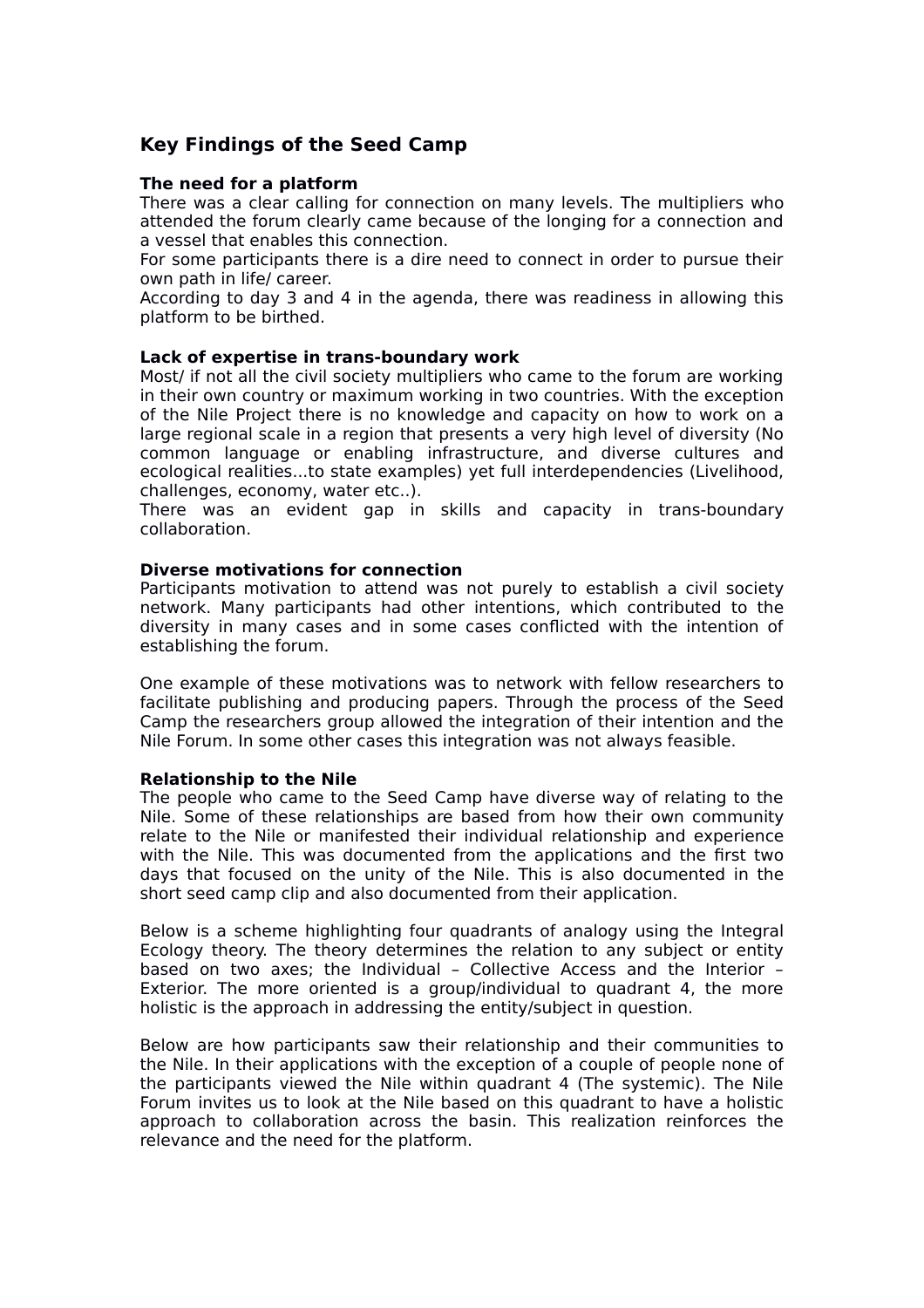A document is being analyzed about this now, and will assess the view of participants of the Nile before and after the forum.

| Q 1: INDIVIDUAL - INTERIOR                                     | <b>Q2: INDIVIDUAL - EXTERIOR</b>                                                         |
|----------------------------------------------------------------|------------------------------------------------------------------------------------------|
| Livelihood source<br>Inspiration & beauty<br>Leisure & tourism | Area/field of study<br>Academic knowledge<br>Politicization (Water & Energy<br>politics) |
| Q 3: COLLECTIVE - INTERIOR                                     | <b>Q4: COLLECTIVE - EXTERIOR</b>                                                         |
| Custodian of customs &                                         | Community of communities                                                                 |
| traditions                                                     | <b>Uniting Africa</b>                                                                    |
| <b>Cultural connections</b>                                    | <b>Ecological connection</b>                                                             |
| National identity                                              | <b>Humanness</b>                                                                         |
| Pride                                                          | <b>Restoring Humanity</b>                                                                |
| Poetry/Music                                                   | <b>Caller of Peace</b>                                                                   |
| Community/Nation resources                                     | Transnational/ trans-local identity                                                      |
| (Water, energy, economy etc)                                   | Connector of civilizations &                                                             |
| Witness of a civilization                                      | cultures                                                                                 |

# **Challenges**

There are many challenges that faced the organization and the process of the Seed camp and there were other challenges that we are currently facing to establish the Nile Forum.

### **A. Challenges in the Seed Camp:**

- Location: Despite the beauty of the spot, there were two challenges related to the location; first is the size of the two locations where the Seed Camp was held, none of them could accommodate 40 people. The participants were located in the two locations and one group had to commute by boat every morning, this slowed down the morning start in most of the days.

This was approached positively to enable the benefit from the accommodation fees to go to two locations. It also helped fostering collaboration between the two places, which was non -existent previously.

The second challenge was the main meeting place that was exposed, which was beneficial in some days and not in others depending on the weather.

This was also approached positively, as from the Art of Hosting perspective it allowed sensing into the weather as part of the nature. It helped the group to be constantly connected to the Nile.

- Tickets: There were two challenges with the tickets; first the last minute changes and cancelation. The second is the cost of the ticket that was increasing by the day the more we got closer to the date. It was difficult to start booking earlier as since the approval of the project there was little time to accommodate the announcement, application and selection process.

This was overcome by seeking alternative roots and effective communication with participants for prompt confirmation. It was also made possible through the acceptance of the funders to have a budget adjustment.

- Visa: Visa process was smooth in general, except with a couple of cases. Although it was handled at the end, there has been a learning on how to accelerate it and do it better.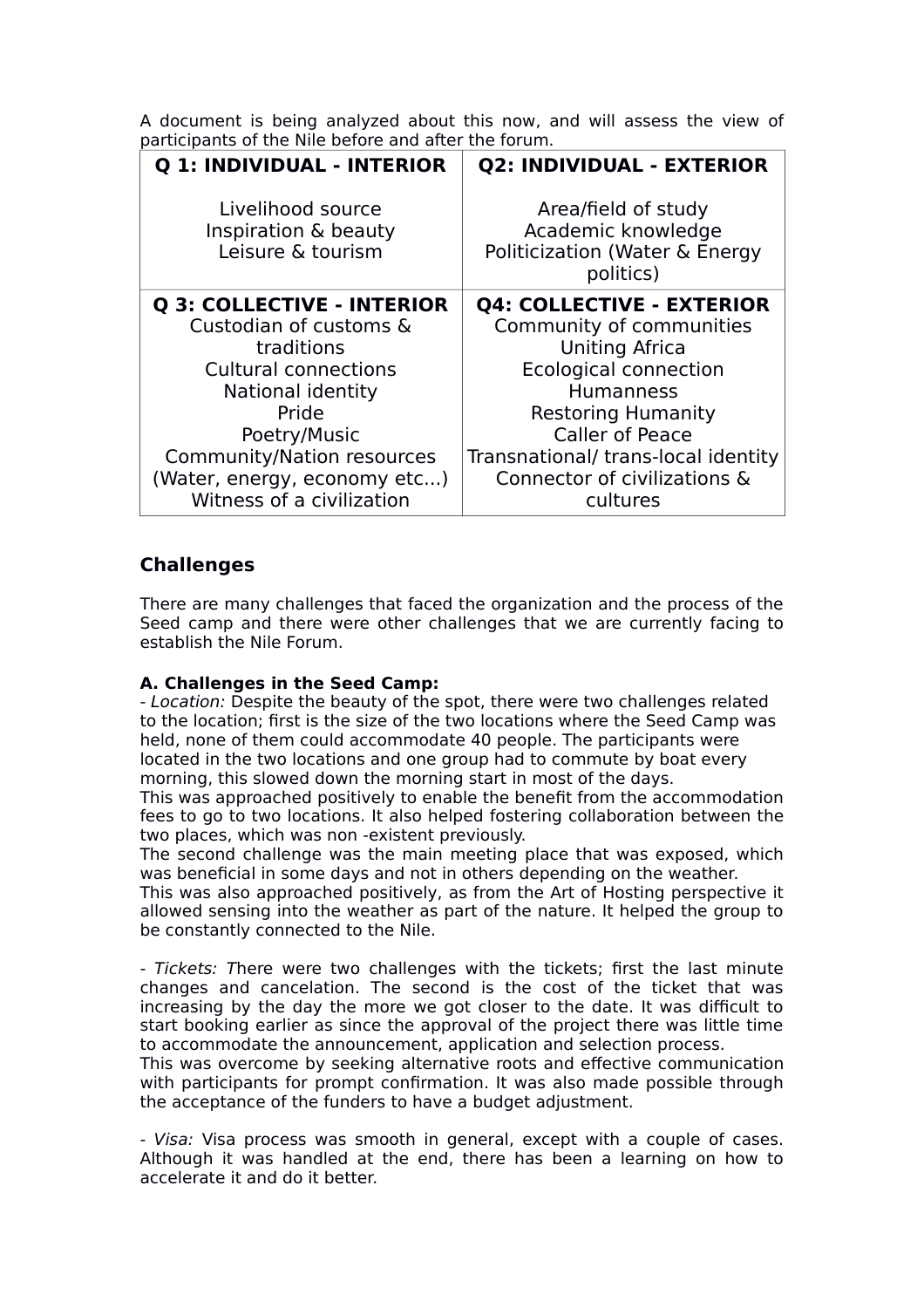#### **B. Challenges for the Nile Forum:**

- Legal and political: All Nile Basin countries have strong limitations and restrictions for civil society organizations. In some countries (e.g. Egypt, Sudan and Ethiopia) the regulations and freedom for civil society organizations are getting more and more difficult.

The topic of Trans-boundary relationship in the Nile region is sensitive; hence establishing an entity that works on that in most of the countries raises several flags, let alone an entity with a trans-boundary nature.

This trans-boundary nature of the forum is met with restrictive regulations that go against the principles of the forum (below mentioned), for example; an entity in Egypt with co-founders form other Nile countries -and potentially co-founders from outside the region- will slow down if not restrict the foundation of the forum as an entity in Egypt.

- Geography: The trans-boundary nature of the forum poses a challenge in operations on daily level. This is not fully felt now and will probably not be the case in the first year or two

 of the Forum but it will be an issue afterwards. This would require appropriate funding either to enable multiple travelling all through the year, and/or employment of several people from across the basin within a single office in a chosen country.

- The approach: The principles of the 'Art of Hosting' is strongly embedded in a very unique worldview stemming from the assumption of a 'New Story' to be created for humanity and a new way of doing things that is challenging existing paradigms of development, politics, relationship and also organizational behaviour.

The principles of the Art of Hosting works very much on emergence, as opposed to fixed pre-determined outcomes, this was challenging during the Seed Camp and prior to the Seed Camp, as the first question that comes to mind from any entity or individual is 'What is the outcome?' or 'Result?'. It I very unsettling to operate from an approach of 'wait and see what emerges' when the paradigm that we have been raised to praise and operate with is 'what is the end in mind'.

The other principle of the Art of Hosting is giving weight to 'chaos' as much as 'order', which is counter-intuitive if we work in business or in mainstream development. The Art of Hosting acknowledges that Chaos is not an unhealthy state -as in the popular connotation- but is a natural state of being for any person, organization or experience and there is a need to embrace Chaos rather than jumping to fix it to make it orderly. The wisdom in embracing Chaos lies in allowing creativity and freedom to manifest. The dance between the wisdom of Chaos and the wisdom of Order, is called the 'Chaordic Path' and it is where the Art of Hosting approach tries to embrace through 'Chaordic confidence'. This state is sitting between the Knowledge and the Unknown, which was also very tiring and unsettling for participants and organizers. Currently the Nile Forum is in this state and there is a strong frustrated call to quickly get into order, projects and structure. However, the core team sees the wisdom in nailing down the principles and the understanding of the Art of Hosting principles before moving into ordering things.

The approach of the Nile Forum works on connections; as a consequence the Forum will not take a project oriented approach but rather activities oriented approach. Projects are time bounded and outcomes oriented, and activities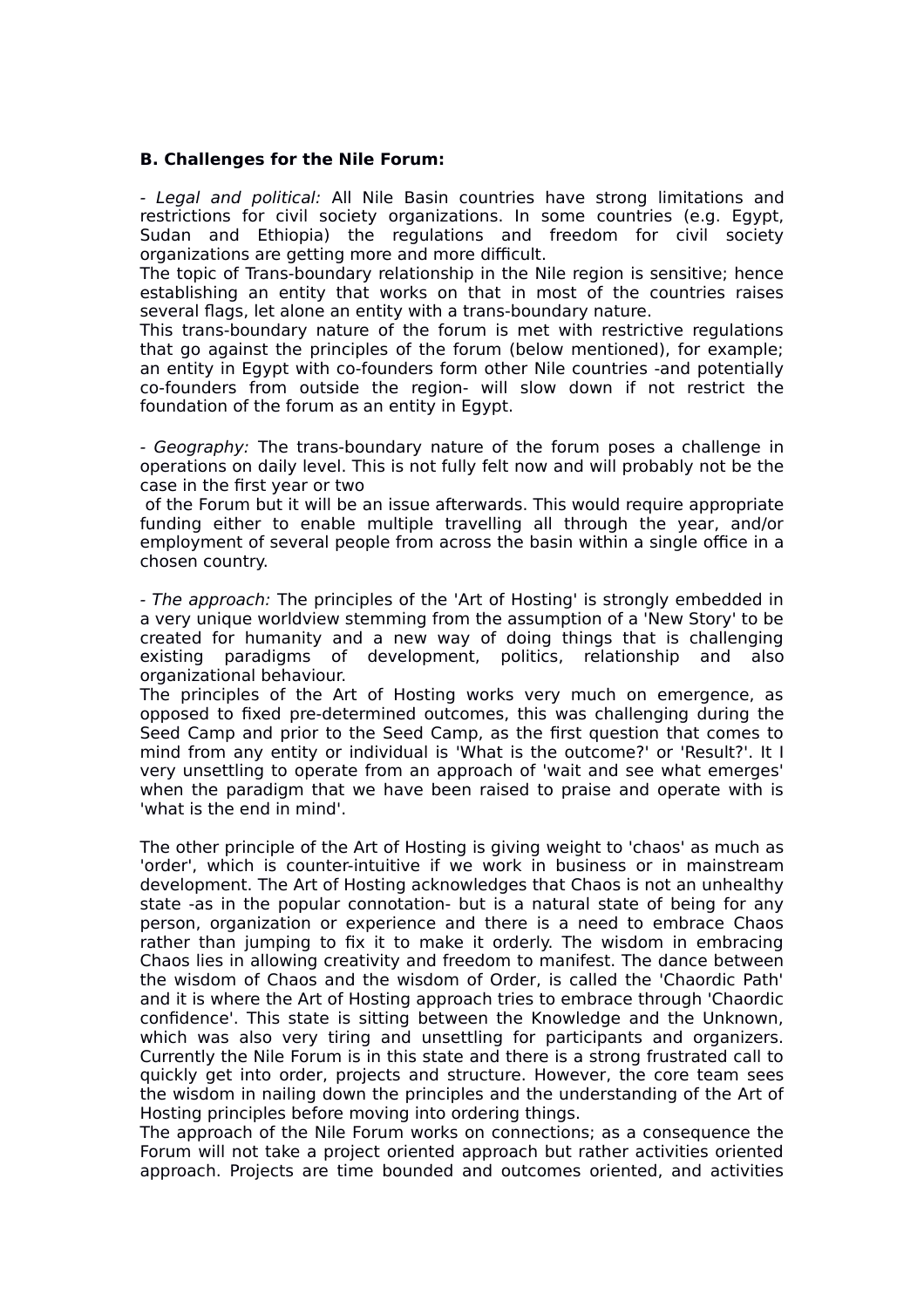are open ended and sequential -sometimes regular-. This is also challenging to grasp for the time being.

- Commitment: Civil Society multipliers are by definition busy with their own work and have very little time to devote elsewhere. It was easy to get them to the Seed camp and to collectively birth the Nile Forum but it is extremely challenging to make them commit to the establishment of the Forum that requires a lot of effort, time and follow-up.

The other aspect of commitment, is the holistic orientation of the people's dedication. Many people are excited to commit to a project or an activity but it is more difficult to commit to cultivate a platform or commit to the idea of connection.

- Funding: There are many entities interested in the idea and the funding (check the opportunities section), however, the commitment is to projects, programs or pre-determined outcomes. It is also difficult to argue the need to nurture the process of establishment without any orientation to a certain fixed output/ or outcome, despite the fact that this phase is the most challenging and the bottle neck to create the Nile Forum.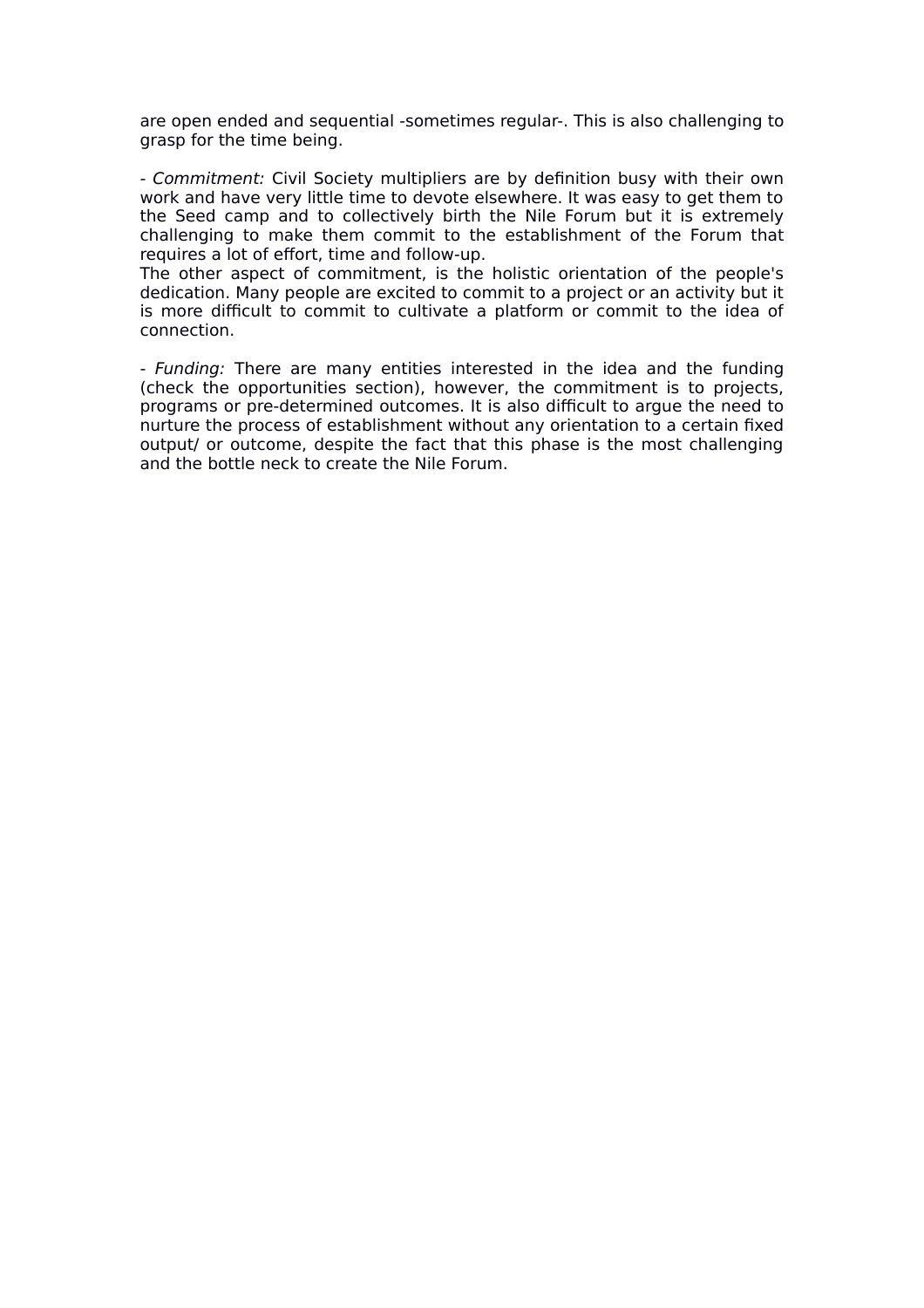# **The NILE FORUM – The platform for societal multipliers**

### **The NILE FORUM**

### **What is the Nile Forum?**

A PLATFORM/HUB/FORUM for societal multipliers across the Nile Basin. Specifically these words indicate anything that brings us together. They are offered as a starting point so that we can begin to come together and further define what it is we want to do together across the Nile Basin.

#### **The driver:**

Fostering Connections among Nile Basin citizens (& internationals) who identify themselves & their work with the Nile beyond a single country.

### **Vision of the Nile Forum:**

A culture of peace (Peaceful co-existence) in the Nile Basin

### **Mission:**

To enable the diversity within the Nile Basin to be celebrated through meaningful connection and dialogue.

#### **Role of the platform:**

- Capacity building for societal multipliers on a trans-local level.

- Creating spaces for meaningful exchange and learning.

- Incubating initiatives of trans-local nature.

- Research trans-boundary Nile issues

- Advocacy and lobbying for collaboration on a transnational and trans-local levels.

- Connecting grassroots communities across the basin.

### **Activities pillars (Check their specific section below)**

1. Nile Forum Internal Community building.

- 2. Fostering Nile Identity
- 3. Healing and Dialogue
- 4. Research:
- 5. Ecological Practices in communities

6. Social entrepreneurship:

### **Principles:**

**The Longest Kiss – (**This part needs to be elaborated further).

"The Longest Kiss" is the metaphor that captures this and us mimicking the Nile and walking together for as long as it takes until we become more than what we are alone.

- Celebrating Diversity: As the Nile cuts across many cultures and ecosystems. The Nile Forum is a manifestation of this diversity.

- Demonstrating Neutrality: The Forum is neutral and does not have an inclination towards any orientation or opinion but allows all views to be expressed through meaningful dialogue.

- Manifesting Independence: The Forum maintains its independence, hence it does not belong to an individual entity, a single country or one project.

- Trans-locality Nature: The Forum works on trans-boundary level and translocal level rather than in a single country.

- Collaboration: The premises of the Nile Forum work is trans-local / national collaboration.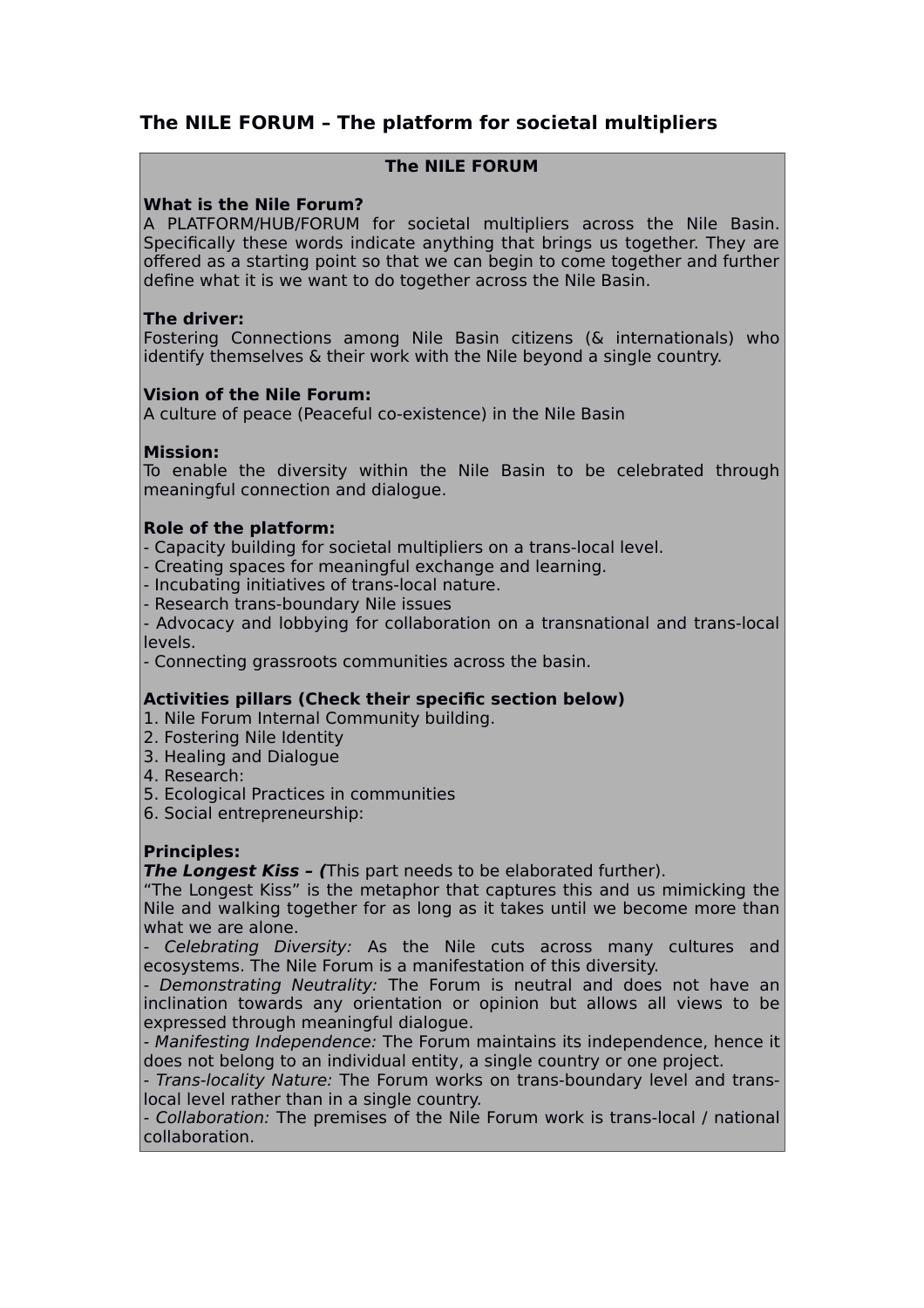

### **Organising Pattern – Community, Multipliers, Activity Areas, Core (hosting cross cutting support)**

# **Activity Pillars**

There are 6 activity pillars that were identified during the Seed Camp for the Nile Forum to work on. Each of these pillars is explained in this section with the concrete activities that were identified.

The discussion process of these pillars is captured in the Record Harvest document, Annex 3. The concrete activities identified are assessed based on a few criteria:

- Number of participants interested in the activity.
- Readiness to start: Immediate or the approximate future date.
- Political influencing: Low Medium or High
- Multiple countries involved; the number
- Regularity: Yearly, ongoing, once, need basis etc…
- Scalability: Low Medium or High
- Organizational complexity: Low Medium or High
- Estimate budget, if available
- Estimated duration in days, weeks or months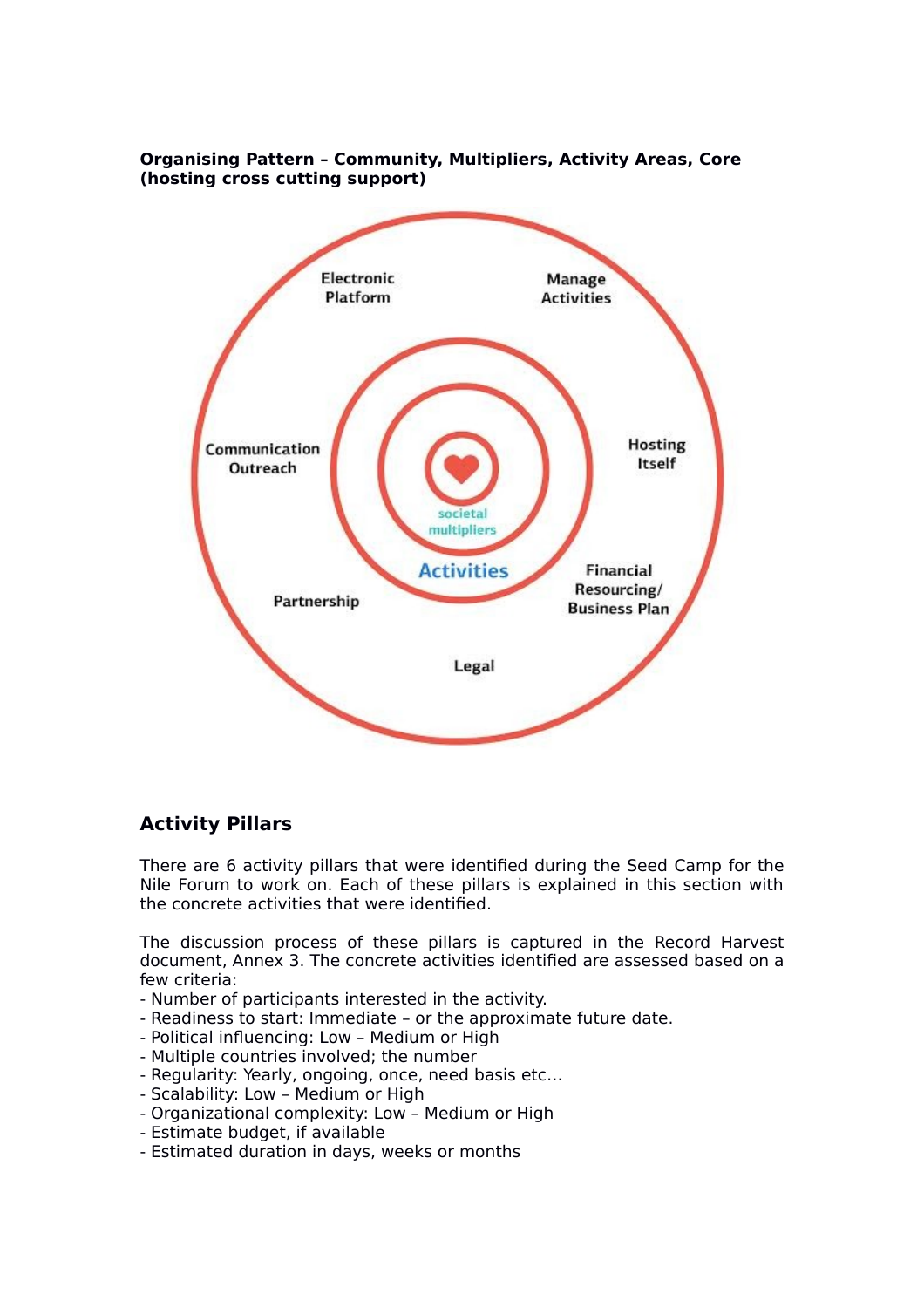### **1. Nile Forum Internal Community Building**

The Nile Forum needs to be built as a community of practice as highlighted in the 4 fold practice above mentioned. This requires continuous nurturing. The following activities have been identified.

N.B. The discussion on this pillar has been confusing at the start as some participants identified 'community building' as the internal community we built at the seed camp, and some others identified it as the communities of the Nile be it rural or urban. Hence, we separated the two and the second interpretation was merged with pillar 5 on Ecological practices.

### **Art of Hosting Training**

This is a training for all the activity pillars leaders and the core team on the use of the 'Art of Hosting' as an operating system and methodology within the Nile Forum. This is an essential starting point so that the community building is effective and to ensure adequate coordination of the whole platform. This has been identified as the immediate next step for the whole group to move forward. Check the recommendations section

| <b>Particpts</b><br>interested | Readiness<br>to start | Political<br>influence | Multiple<br>countries | Potential<br>regularity | Scalability | Organiz.<br>complexity | Est.<br>budaet<br>(EUR/CHF) | Est.<br>duration |
|--------------------------------|-----------------------|------------------------|-----------------------|-------------------------|-------------|------------------------|-----------------------------|------------------|
| All                            | Immediate             | Medium                 | All                   | Need basis              | Verv high   | Low                    | 60K                         | 12 davs          |

#### **Online Nile Forum Platform**

This is an online manifestation of the forum, with spaces for dialogue/chat, sharing news and information as well as to create an online community among Nile basin citizens to present the different narratives and opinions.

| Particpts<br>interested | Readiness<br>to start | Political<br>influence | <b>Multiple</b><br>countries | Potential<br>regularity | Scalability | Organiz.<br>  complexity | Est.<br>budaet<br>(EUR/CHF) | Est.<br>duration |
|-------------------------|-----------------------|------------------------|------------------------------|-------------------------|-------------|--------------------------|-----------------------------|------------------|
| 12                      | Immediate             | LOW                    | All                          | Ongoing                 | Low         | Medium                   | Not done                    | Onaoina          |

### **2. Fostering Nile Identity**

The intention of this pillar is to help Nile Basin citizens to be more connected to the Nile, hence identify more with it on a trans-local level, from a collaborative/ Exterior quadrant above mentioned in the Integral Ecology theory. The assumption is that as a consequence those people will identify more with each other across the basin.

#### **Nile stories book**

Capturing the stories that connect communities to identify with the Nile and seeing the similarities of the stories embedded in the riparian countries cultures. The stories will be documented with pictures from diverse communities across the basin.

| <b>Particpts</b><br>interested | Readiness<br>to start | Political<br>influence | <b>Multiple</b><br>countries | Potential<br>regularity | Scalability | Organiz.<br>complexity | Est.<br>budget<br>(EUR/CHF) | Est.<br>duration   |
|--------------------------------|-----------------------|------------------------|------------------------------|-------------------------|-------------|------------------------|-----------------------------|--------------------|
| ь                              | 2017                  | Medium                 | $5$ to $6$                   | Once                    | Medium      | Hiah                   | Not done                    | 12 to 18<br>months |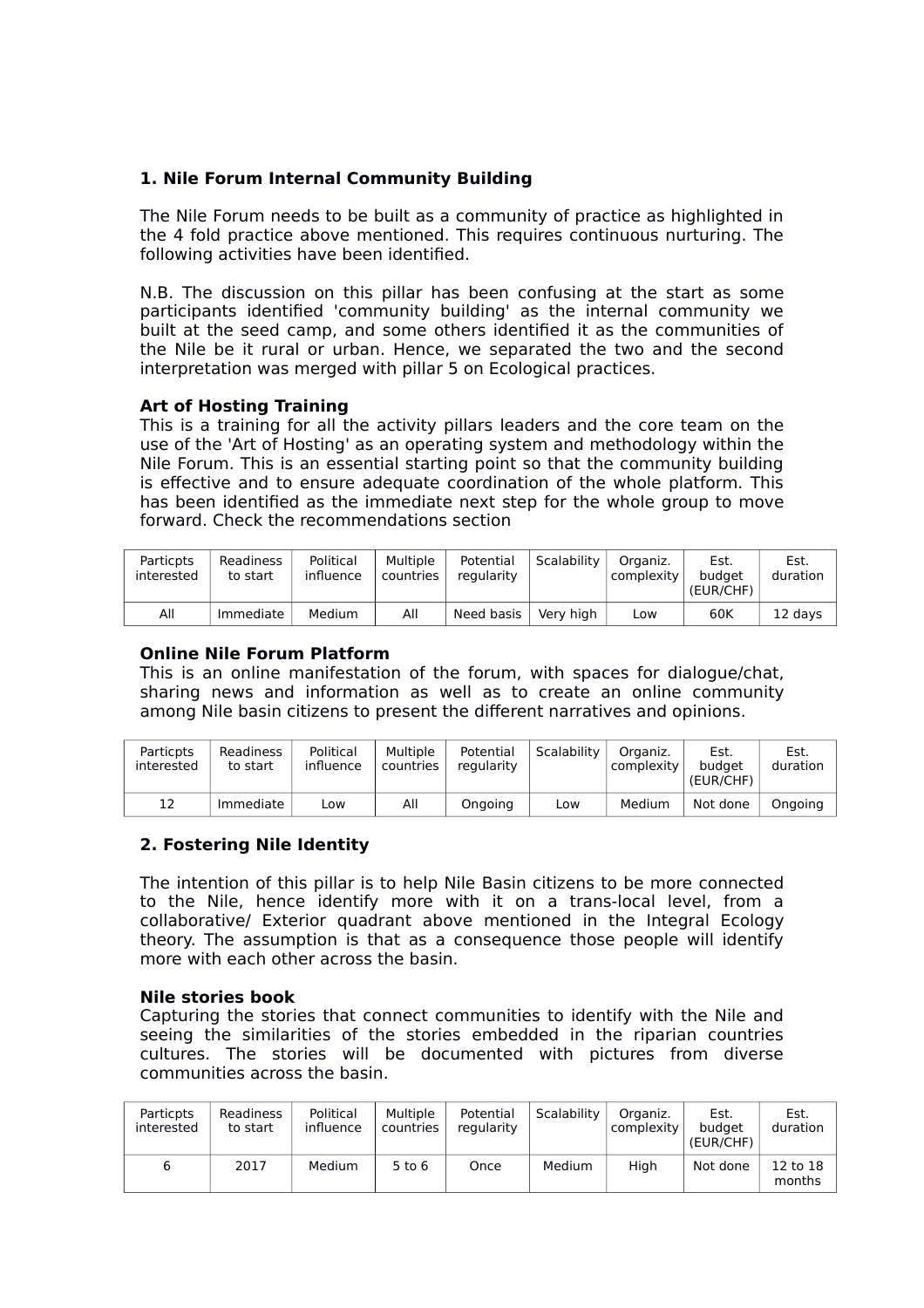#### **Nile board game**

This activity will create a board game that highlights the diversity within the Nile basin for educational purposes mainly for teen agers and youth in the Nile basin.

| Particpts<br>interested | Readiness<br>to start | Political<br>influence | Multiple<br>countries | Potential<br>regularity | Scalability | Organiz.<br>complexity | Est.<br>budaet<br>(EUR/CHF) | Est.<br>duration   |
|-------------------------|-----------------------|------------------------|-----------------------|-------------------------|-------------|------------------------|-----------------------------|--------------------|
|                         | 2017/2018             | Medium                 | All                   | Once                    | Medium      | Very high              | Not done                    | 18 to 24<br>months |

#### **Nile Identity movie**

Creating a movie that highlights the similarities of life patterns mainly in rural communities across the basin, and how they relate to the Nile to open eyes for negotiators, politicians, academics as well citizens on the strong connections that exist within the Nile basin that is still unrecognized and unacknowledged. It could also potentially have practical messages of the needs of those communities so that politicians and negotiators are conscious of those needs.

| Particpts<br>interested | Readiness<br>to start | Political<br>influence | Multiple<br>countries | Potential<br>regularity | Scalability | Organiz.<br>complexity | Est.<br>budget<br>(EUR/CHF) | Est.<br>duration   |
|-------------------------|-----------------------|------------------------|-----------------------|-------------------------|-------------|------------------------|-----------------------------|--------------------|
| 8 to 9                  | 2017                  | Very high              | 4 to 7                | Once                    | High        | Very high              | Not done                    | 18 to 24<br>months |

### **3. Healing and Dialogue**

The need for dialogue within the region has been strongly spelled as an urgent need. Linked to the ability to hold dialogue is the healing from past traumas and reconciliation.

#### **Nile Basin Jam**

The idea of this activity is to gather interested people to get together in a conducive place for healing traumas. This is ideal for people working on mainstream Nile Basin issues, individuals and communities affected by infrastructure projects, refugees, environmental activists etc… The JAM process has been used since 12 years in different parts of the world where there are traumas, e.g between Palestinians & Israelis, Pakistanis & Indians etc...It has been proven very effective in creating a community (JAMILY) of individuals willing to go beyond their traumas and collaborate. There is an interest from the YES WORLD http://www.yesworld.org/, the entity that organizes the JAM workshops in creating a Nile Basin Jam.

| Particpts<br>interested | Readiness<br>to start | Political<br>influence | Multiple<br>countries | Potential<br>regularity | Scalability | Organiz.<br>complexity | Est.<br>budaet<br>(EUR/CHF) | Est.<br>duration |
|-------------------------|-----------------------|------------------------|-----------------------|-------------------------|-------------|------------------------|-----------------------------|------------------|
|                         | Immediate             | LOW                    | All                   | Yearlv                  | High        | Low                    | 30K                         | 8 days           |

#### **Nile Water Dialogue / Nile Dialogue Ambassadors**

Following the model of Ambassador For Dialogue and using the approach of creating regional water dialogues that waterlution is doing, those two entities are very keen to initiate regular Nile Water dialogue workshops, where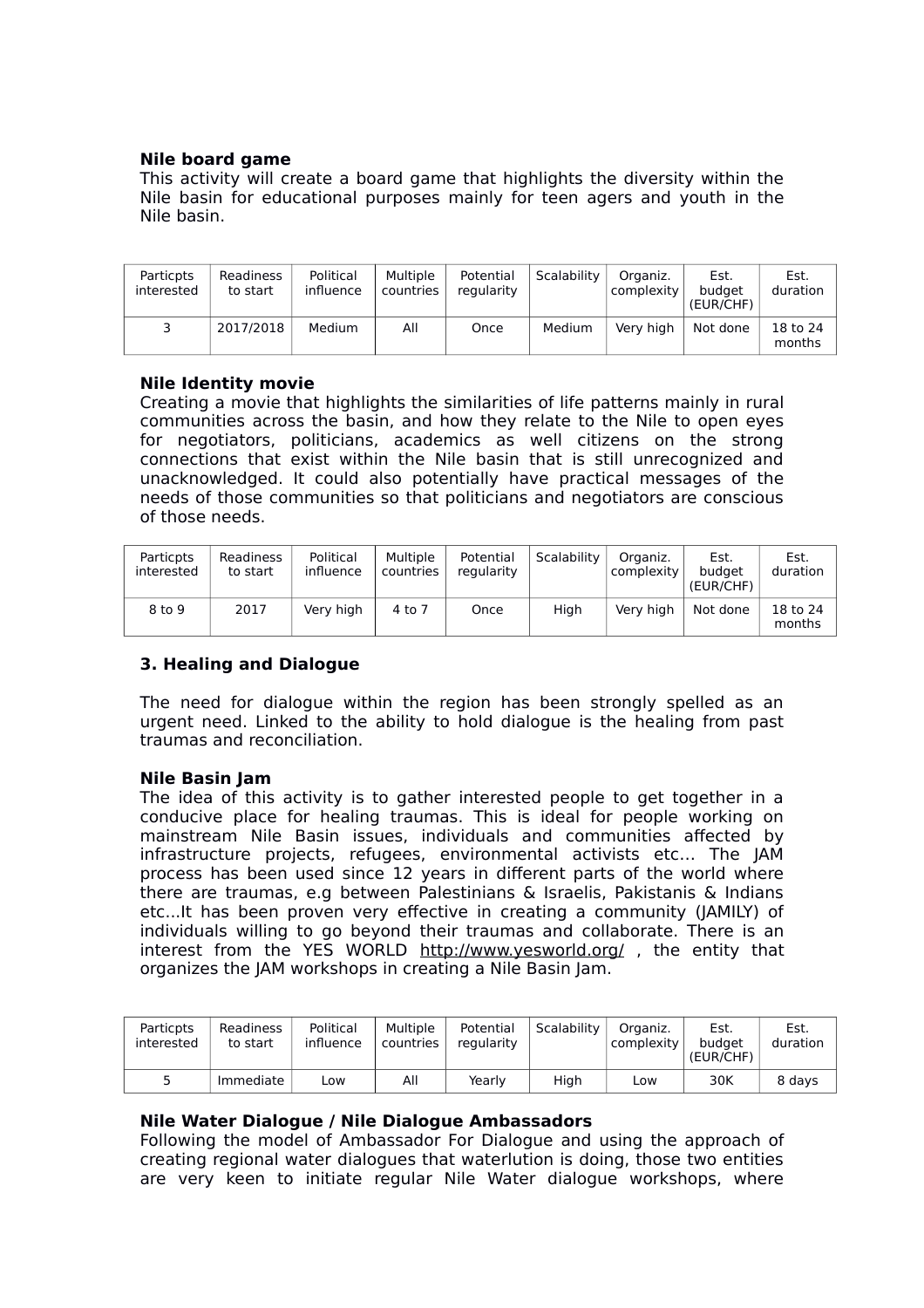participants learn alternative approach to transcending water conflicts into water cooperation.

| Particpts<br>interested | Readiness<br>to start | Political<br>influence | Multiple<br>countries | Potential<br>regularity | Scalability | Organiz.<br>Complexit | Est.<br>budget<br>(EUR/CHF) | Est.<br>duration             |
|-------------------------|-----------------------|------------------------|-----------------------|-------------------------|-------------|-----------------------|-----------------------------|------------------------------|
|                         | 2017                  | Hiah                   | $5$ to $6$            | Yearlv                  | Hiah        | Low                   | 50 to 60K                   | 10 days<br>yearly or<br>more |

### **4. Academic Research Platform**

As there is no research platform focused on the Nile Basin from within the Nile Basin countries. Also the difficulty to conduct research collaboratively among the academics from different countries in the basin created this pillar. Based on the online platform, the idea is to facilitate co-publishing and dissemination of academic and action research across the region. This pillar is an activity by itself.

| Particpts<br>interested | Readiness<br>to start | Political<br>influence | Multiple<br>countries | Potential<br>regularity | Scalability | Organiz.<br>complexity | Est.<br>budget<br>(EUR/CHF) | Est<br>duration |
|-------------------------|-----------------------|------------------------|-----------------------|-------------------------|-------------|------------------------|-----------------------------|-----------------|
| 8 to 10                 | Immediate             | Hiah                   | All                   | Ongoing                 | Hiah        | Medium                 | Not done                    | Onaoina         |

### **5. Ecological practices in communities**

This pillar required more time to work on. The members of the group felt the need to have regular meetings to crystallize the intent of this pillar more. For now the concrete activity presented is the EDE/ CDE and the youth exchange.

### **Ecovillage Design Education/Community Design Education**

Through the Global Ecovillage Network (GEN) and GAIA Education there are certified Community Design Courses addressing the Social, Ecological, Economic and Cultural elements of community building. These courses are worldwide known to be highly qualified and influential for communities that want to be more sustainable. The idea here is to have regular EDEs and CDEs for the Nile Basin countries.

| <b>Particpts</b><br>interested | Readiness<br>to start | Political<br>influence | Multiple<br>countries | Potential<br>regularity | Scalability | Organiz.<br>complexity | Est.<br>budget<br>(EUR/CHF) | Est.<br>duration     |
|--------------------------------|-----------------------|------------------------|-----------------------|-------------------------|-------------|------------------------|-----------------------------|----------------------|
|                                | 2017/2018             | Medium                 | All                   | Every 2<br>vears        | Hiah        | Medium                 | Not done                    | 6 weeks<br>each time |

### **Nile Youth Exchange Community Camps**

Organization of camps ala CISV for Nile Basin Youth, the camps allow youth to work on the land, or do a community project and learn new practices they can apply at home.

| <b>Particpts</b><br>interested | Readiness<br>to start | Political<br>influence | Multiple<br>countries | Potential<br>regularity | Scalability | Organiz.<br>complexity | Est.<br>budaet<br>(EUR/CHF) | Est.<br>duration     |
|--------------------------------|-----------------------|------------------------|-----------------------|-------------------------|-------------|------------------------|-----------------------------|----------------------|
| 4                              | 2017                  | Low                    | All                   | Yearlv                  | Medium      | <b>Medium</b>          | Not done                    | ' weeks<br>each time |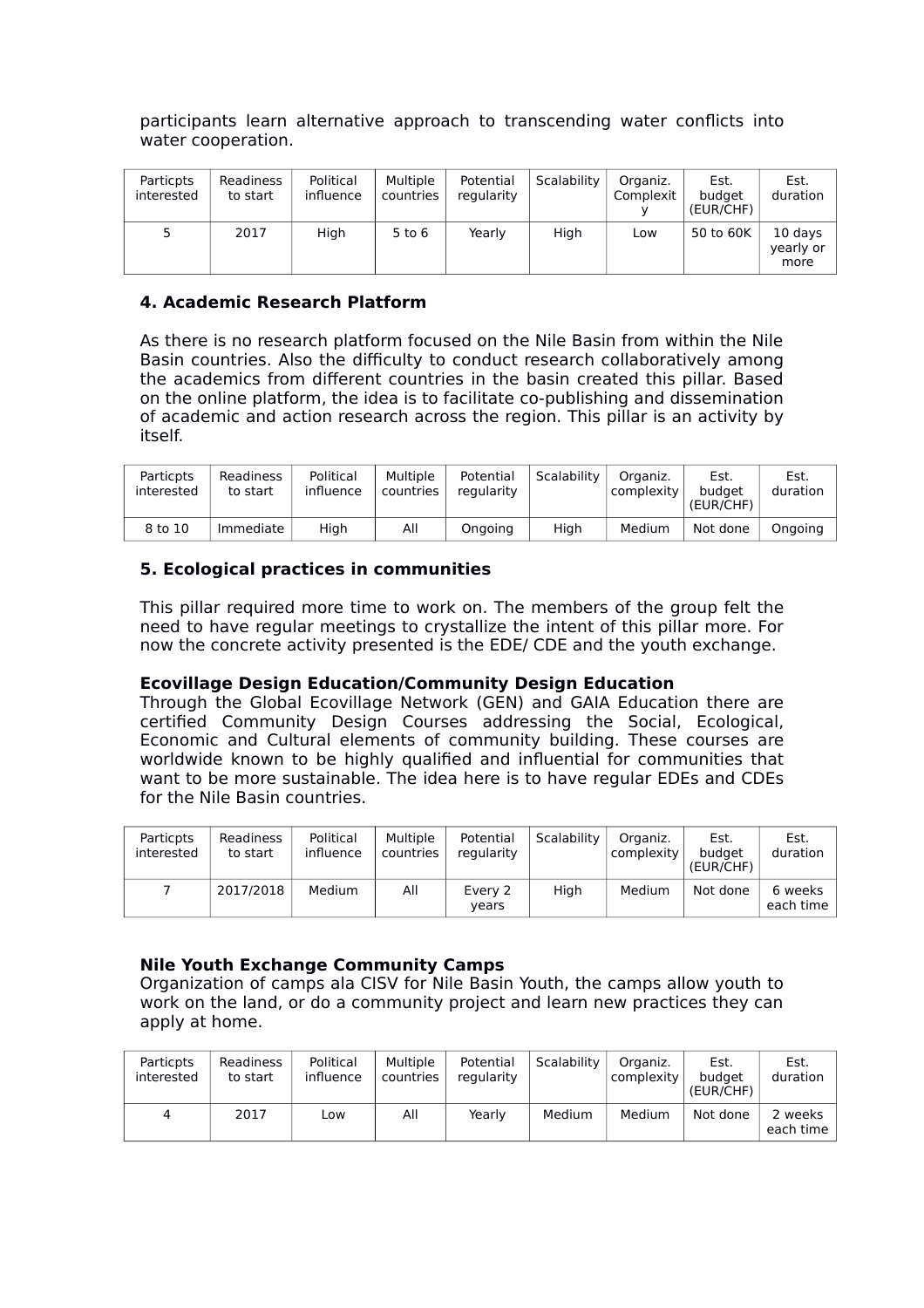### **6. Social entrepreneurship (Nile Basin projects incubation)**

This pillar is a manifestation of the role of the platform as a magnifier and support to trans-boundary projects within the basin. The idea of incubation has been growing recently within the region and internationally. There are some projects linked to incubators in the basin such as Nahdet el Mahrousa, ICE Addis and ICE Cairo. These incubators work on local and national projects. The idea presented is for the Nile Forum to do the same process for Nile wide projects, encouraging people to collaborate across the Nile countries. The pillar is the activity for the time being.

| Particpts<br>interested | Readiness<br>to start | Political<br>influence | <b>Multiple</b><br>countries | Potential<br>regularity | Scalability | Organiz.<br>complexity | Est.<br>budget<br>(EUR/CHF) | Est.<br>duration |
|-------------------------|-----------------------|------------------------|------------------------------|-------------------------|-------------|------------------------|-----------------------------|------------------|
| ь                       | 2018/2019             | Hlah                   | All                          | Ongoing                 | Very High   | Very High              | Not done                    | Onaoina          |

# **Recommended Actions**

**1. Training on how to use the Art of Hosting as an operating system for the Nile Forum;** As the Art of Hosting proved to be successfully working with diversity, emergence and in complex circumstances similar to the Nile Basin, it is necessary that the core team and the activity pillars leaders are well trained and even accompanied in applying this methodology (and similar ones) to their work together. This requires a training on the 'Art of Hosting Meaningful Conversations' and an accompaniment (coaching) of the core team in their initial baby steps.

**2. Awareness of the Reality in the basin;** the people who came to the Seed Camp have very good intentions and some of them are currently working with Nile issues, however there is still a lot of knowledge lacking in understanding the reality of the Nile Basin. This would require more reading and exposure to some of the countries situations in relation to contemporary issues related to the Nile. Although this is an ongoing process, the core team needs to acquire more knowledge on the key issues in the basin because they will have to deal with this reality.

**3. Functional and operational decisions about the Nile Forum;** the readiness and the founding strategic intent of the Forum has been agreed upon. However there are many functional and operational decisions that needs to be taken; the speed of operations, the membership system (individuals or entities), criteria and duties of membership, how to expand/ if at all, the countries of operations, the partnership, the funding schemes, capturing on opportunities etc…

This process needs to be well facilitated as it will be the first test of the core team on how they work together.

**4. Transition to a new core team;** There is a number of participants who showed interest in being the core group. However there are a lot of decisions that need to be made regarding this core group like How is it structured? What are the different roles and responsibilities? How to work virtually/ or if they should work virtually? IF not virtually then what are the alternatives? How can this core group function together? How would relate to the Forum? What